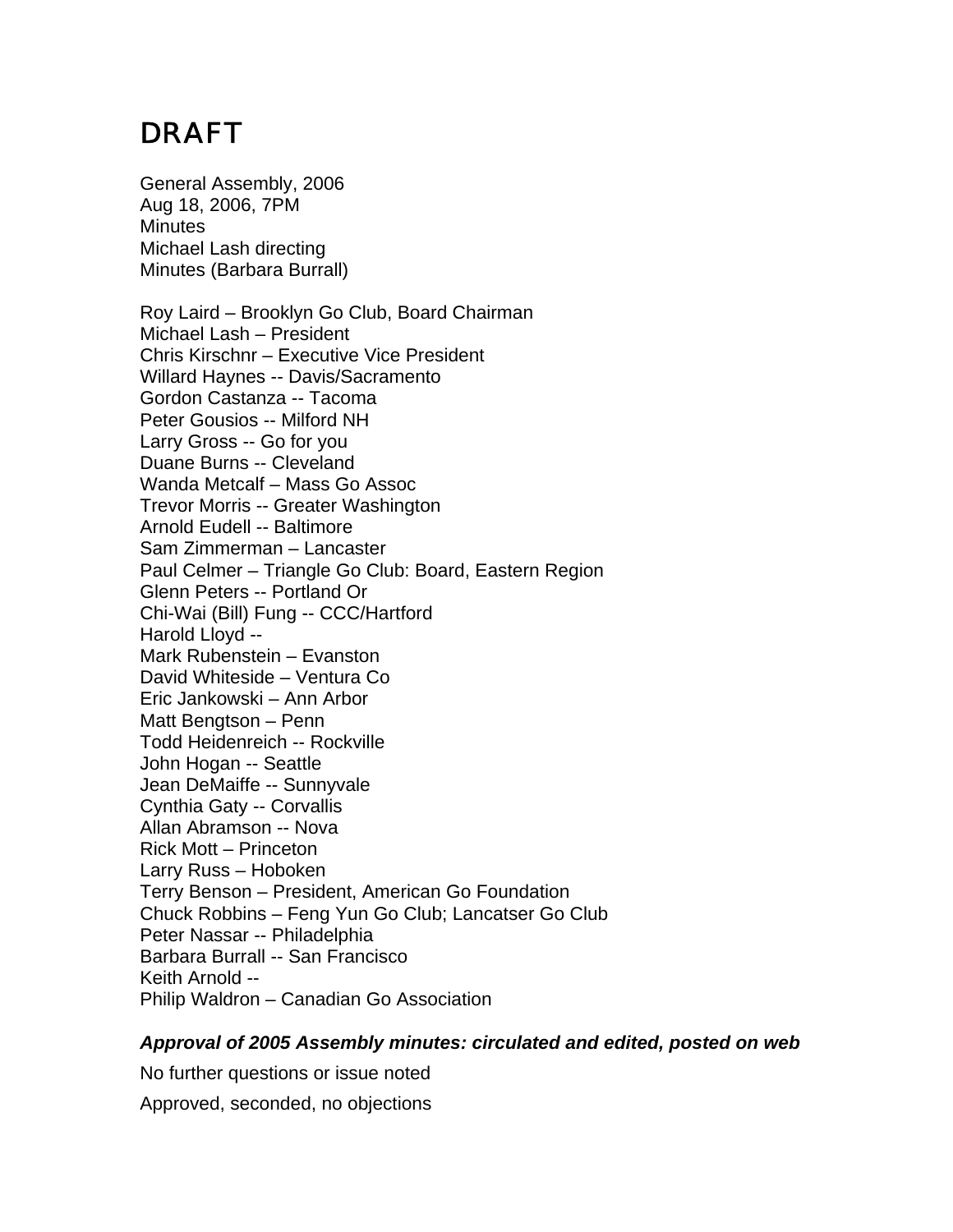## **Board of Directors report:**

Roy Laird:

A year of change, 4 new members since last year

Thanks to departing members Zhou, Bull, and Shaevel

Allan Abramson served as chairman took us from difficult time to time of harmony.

Many new developments on the way. Examples:meeting with Kansai Kiin: sponsorship from Life Sports promotion foundation: Plan to grow to 400 schools and 500 children; want to organize youth tour group to the US Go camps next year. Cordial discussions with Chinese Go Assoc developing. Nearing point to establish a procedure to certify amateur ranks. Good time to participate; see how to help out

Volunteer coordinator Kevin Purvis, has been searching for new ways additional people can contribute.

New Board:

Chuck Robbins: East

Gordon Castanza: West

Roy Schmidt: Midwest

#### *Report from the President*

Michael Lash

Pleased to thank the board and the productive relationship he has had for the past two years. Overview:

#### *Administration*

Next president now needs only new password to have access to all the info/documents the president must utilize.

First executive vice pres created: Chris Kirschner

Has worked with Terry Benson to sort out confusion between AGA and AGF equipment issues

Go Camps: Clarification about resources and funding sources.

May need a full time-paid administrator to run the AGA in the future as the AGA expands/grows.

*AGA finances:*

- More chapters now than ever 150+
- Chapter reps will be like magnets to draw in new members
- About 2200 members, about 15 per chapter.

#### *International*: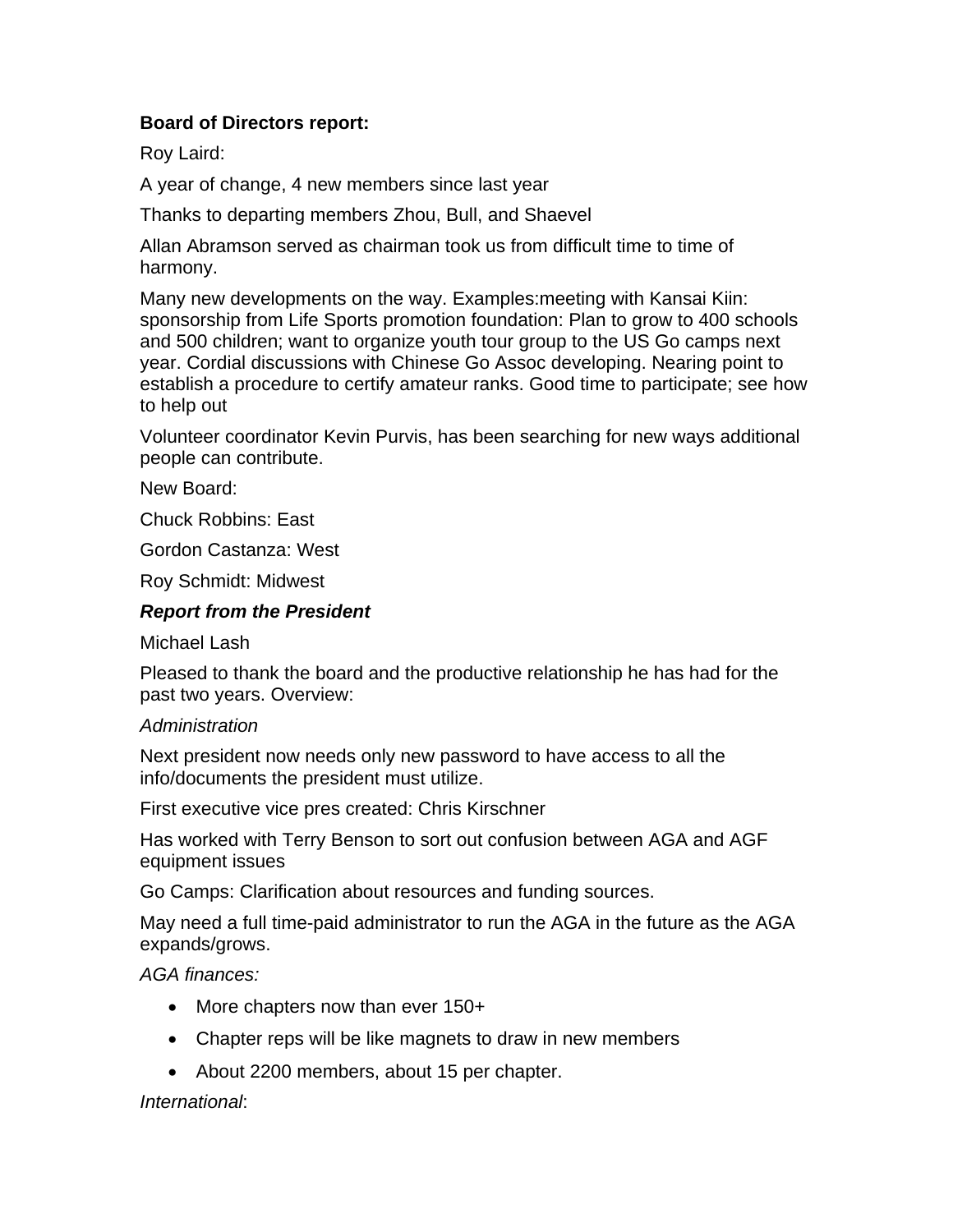- China hosted international amateur tournaments last year. AGA participated. Had business meetings with Chinese Go Assoc. Had a 6 story building for their association. They are a great model for us. He hopes that there will be a physical building to house the AGA some day.
- Long term association productive with Nihon Kiin is a model for relations with overseas Go associations.
- Korean Baduk Assoc: announced a tournament in Korea at the end of October (mainly for youth). Instead of sending invitations, will have open qualifiers. American pros can compete in this way.
- Olympic scene: IGF has recently joined General Assoc of Sports Federations. Plan for international Olympiad of board games following the regular Olympic games: Go Chess, Bridge, Draughts.

#### *New Staff:*

Craig Hutchinson has stepped down as AGA Archivist for health reasons after many years of service.. Now a replacement, David Doshay (Bay area, CA) has taken over the post. He has space for housing the archives/memorabilia/books. He plans to spend the next six months cataloging and will report upon what is present. It will then be more accessible.

Arnold Eudell is the new elections director and has conducted one successful election so far. Arnold will also serve as chapter services coordinator.

Kevin Purvis: Volunteer director. Trying to get more individuals involved in small projects. He has many ideas for including and interesting more members in this.

Key vacancy: Membership services: mostly an electronic service: answering questions, passing along information

#### *Comments*:

Zimmerman: sixteen new life members in this year

#### *Treasurers report*:

- 1. Operations ran at \$16,000 surplus
- 2. Budgets \$60-\$75,000 is the usual
- 3. No major unanticipated expenses
- 4. Additional non-operational funds received \$23,000 \$15000 life memberships)
- 5. Reduction in chapter reserves: Chapters are using their reserve money from prior congresses: We want these used to promote go
- 6. Accounting records have not been officially audited, but have been unofficially studied and look good. The board is exploring the need for an official audit.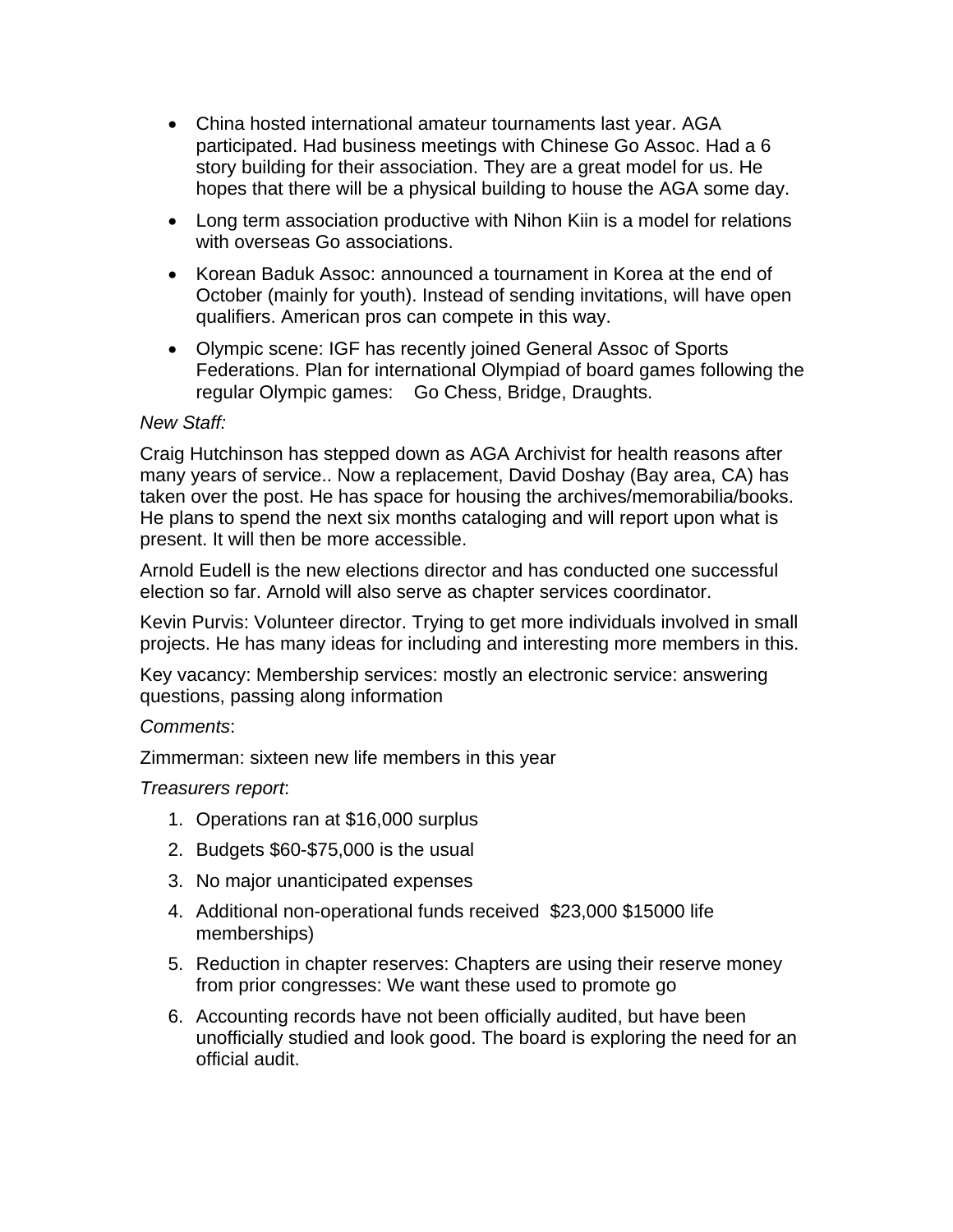- 7. Net cash outflow during 2006: Most is from USGC 2005: Page is not a profit/loss page: The 2005 congress is held in fiscal year 2006. June 1 begins the fiscal year and therefore we are now in the 2007 fiscal year. Therefore to get the true picture: look at the first page of balance sheet (after p 8) Total Go Congress 2005 profit was about \$30,000, though Benson points out that it is not reflected in the numbers. Difference is \$15,102 which should just be the congress AGA share. The Tacoma/Seattle clubs got approximately the same. It is also important to remember that there has been a change in accounting to the fiscal basis. The numbers do square up.
- 8. Ing contributions had typically been \$70,000-80,000. This has stopped for 2005 and 2006, though we spent money on events that were typically funded, using unspent reserves that were originally from Ing but we never spend. Those earmarked Ing reserve funds are not pretty much depleted – maybe \$20,000 left . We have been informed that we will likely receive \$51,000 immediately to retro-fund Ing events at this year's Go Congress. Benson: points out that some of the Ing funds were earmarked for general use as well as Ing events. There has not been a clearly established accounting of these uses. We are continuing to use Ing reserve funds to promote their events and procedures. It is now agreed that we will apply for specific grants for specific projects. Kirschner has submitted various proposal that would total over \$100,000 if funded. We cannot begin to execute future Ing-funded programs until we know the funds are there. Requests go through American Ing Goe and we don't know how that process will be finalized. He also sent in similar requests for next year. No feedback has been received. He did not build in a 10% management fee as is a typical corporation expectation.
- 9. Will be putting a request for combined Ing/ NAMT. It appears this is agreeable to AGA and Ing.
- 10. Paul: For this (2006 Congress) 222 sets of stones, and 222 vinyl boards/placemat like. Clocks-45: AGA bought 96 Excalibur clocks: Rick Mott pointed likes this clock – Paul Matthews collaborated with the manufacturer to put in go overtime functions. This is an unplanned expense and will come out of reserves.
- 11. A reminder to chapters that have received equipment from the AGA in the past, the expectation is that those sets will be made available if needed. This year chapters cooperated well and provided the organizers of the Congress with more than 200 boards.
- 12. AGA will not distribute equipment to chapters this year as in the past because of a change in donations. This may change if Ing Foundation donates equipment as in the past. AGF will continue to be in charge of dispensing the equipment needed for teaching, etc. AGA will no longer provide or sell equipment for these. We have an inventory of equip and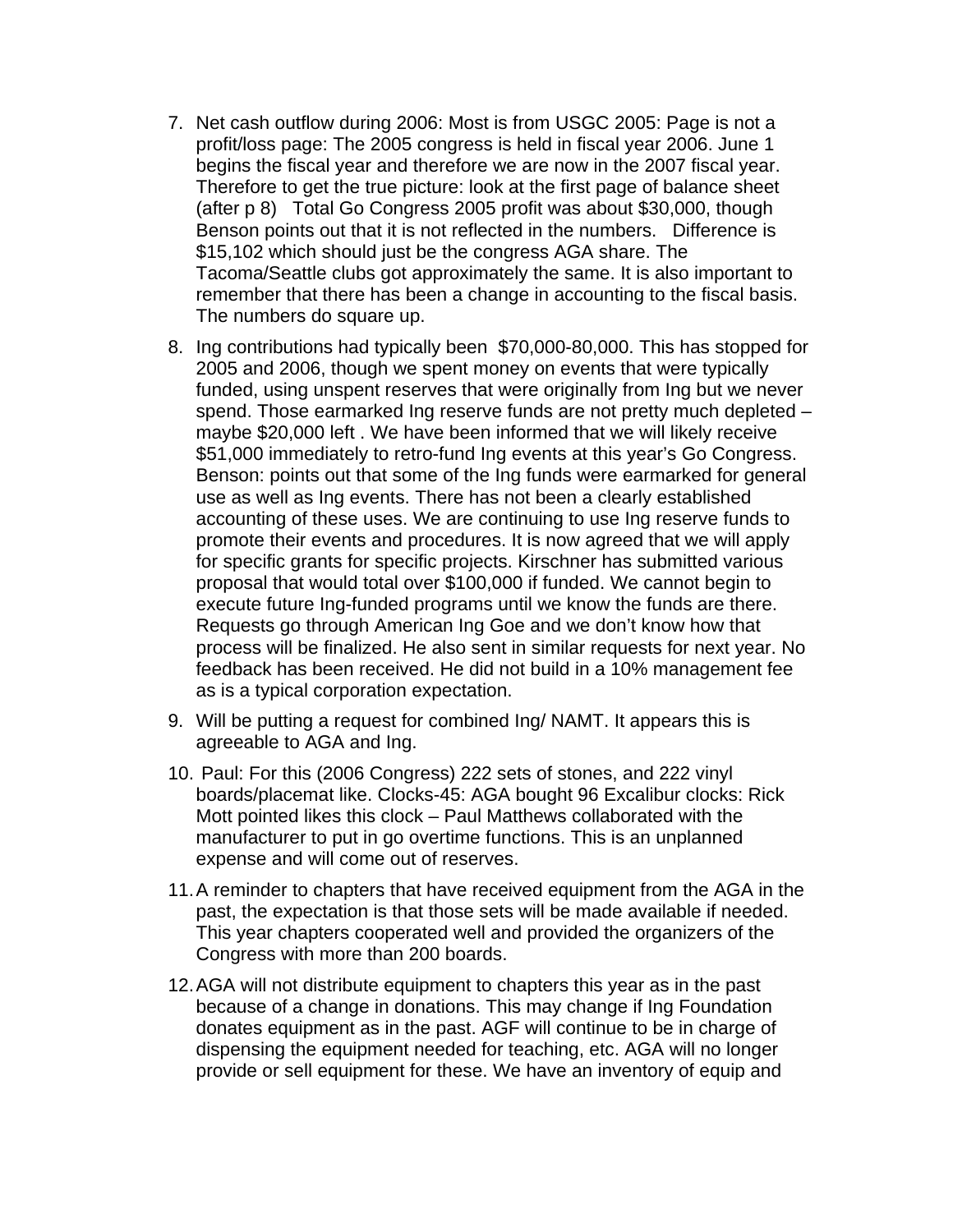these will be available for AGA events. Those vinyl boards are adequate for teaching in schools.

## **SPECIAL REPORTS:**

*E JOURNAL: Chris Garlock: Acknowledges work of Chuck Robbins and Bill Cobb.*

Most covered in written report. Another yearbook. We're almost at 9000 for the E journal. Lists are being kept in really great shape. Content is expanding. Have posted many of the board 1 and 2 games from the Ing and the US Open, which were also broadcast live on the Internet.

Successful year. Many players (games and progress) are being followed by players on the Ejournal.

Abramson: Cost of hard copy yearbook. Objectively, this is about a quarter of the AGA budget. May consider eliminating this or adding this as a subscription cost. It should be discussed.

Robbins: People do look forward to it and it is valuable. The electronic part is more competition focused. The yearbook could be more club oriented.

John Hogan: Recommends continuing the hardcopy yearbook. Could consider putting it on bookstore shelves at some time.

Garlock: Recommends survey to determine what is really wanted by the membership.

Cynthia Gaty: Agrees with survey. May lose members if they do not get a yearbook at all or just get a pdf. file.

Garlock: There are 8000 online readers and 2000 members that get the yearbook. He is hoping that the Ejournal helps to increase membership. If the yearbook increases the membership, we should investigate this. Yearbook is a huge amount of work that is very time consuming. This is also time that doesn't go into other endeavors.

Laird: The physical yearbook is a good way to reach outside the current go community to others who might become interested in go. It is one of the few tangible ways that we exist. It makes us look good not only to members and supporters, but also to go VIPs, potential funding sources, etc.

#### **International Go Federation**

Tom Hsiang represented the AGA at the recent IGF meeting. It gave us a voice and put us on the map in the discussion of rules/procedures. Thomas' report also updates on work to include go as an Olympic recognized competitive event, as chess and other intellectual games are, and to participate in an "Intellympics" to be held in conjunction with the 2008 Beijing Olympics.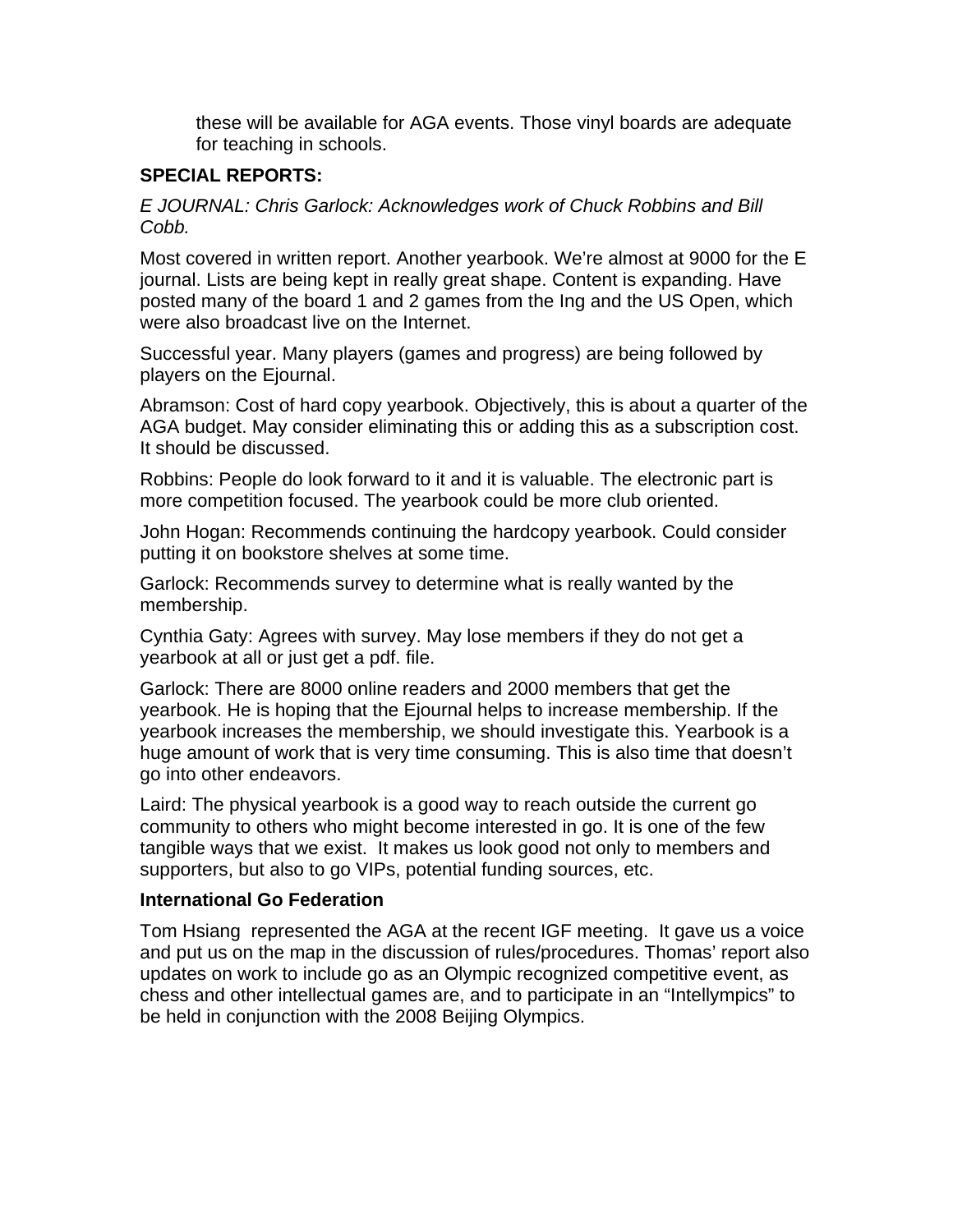## **NATIONAL YOUTH TOURNAMENT**

AGA will organize a new national youth tournament to select the junior and senior representatives to the World Youth tournament. This will replace the former method of selection related to the results of the Redmond Cup.

These proposed tournaments will be limited to US citizens as this is a requirement for the representation of the US at World Youth.

There will be 8 " regional" qualifiers: Recommend 2 day (at least 5-6 round) tournament. Benson: Could use existing tournaments and this will likely make it more exciting for the kids as well as bring in more parents to participate in tournaments.

Lash: Will try for 3 east, 3 west, 2 central. Each will have a junior and senior winner. All attendants pay their own way to tournament. Each youth may only enter one qualifier in a particular year. Winners of the regional tournaments will get a \$400 discount (coupon) to go to Go Camp. All winners will be paid to attend the national tournament (may be played at different venues in different years) and will probably occur in May. Junior and senior winners of this national tournament will go to the World Youth.

## **CHAPTER MEMBERSHIP DRIVE: Contest**

Approved by board. Goal is to bring more new AGA members into your chapters. A budget is set: There are 3 regions and 4 chapters can win in each region. Two categories (10 or more members, and lower). The chapters with the largest increase in absolute member numbers and the highest percentage increase will get prizes. Aug 1, 2006 will be the baseline member number. Time will be about 6 months. Chapters must retain the existing members and add new ones for them to count. Each chapter winner will get \$600 good for use from US vender for chapter use. The balance of \$400 will be applied to the next year's cost of Go congress for the club rep or for each member. New chapters can't qualify for the percentage increase prize as they didn't have numbers as of Aug 1, 2006. All memberships count including youth. Acquiring unaffiliated members counts.

We should not be counting a new member which transfers from one club to another.

Benson: proposed this rule, Seconded by many. Some disagreement voiced.

Expired AGA memberships also count if they renew.

Zimmerman: 50 chapters have no current full members. We also must have each individual member document with which club they are affiliated. It is needed to enforce this.

Lash: Requests further comments and further discussion about details.

**PAIR GO**: Abramson: would like regional or at least two pair go tournaments per year. Pandanet has a server that allows pair go play. Encourage exploration of the pair go. URL can be found on our AGA home page (usgo.org). On the pair go page there will be a link to the software. Have received \$824 from Japan Pair Go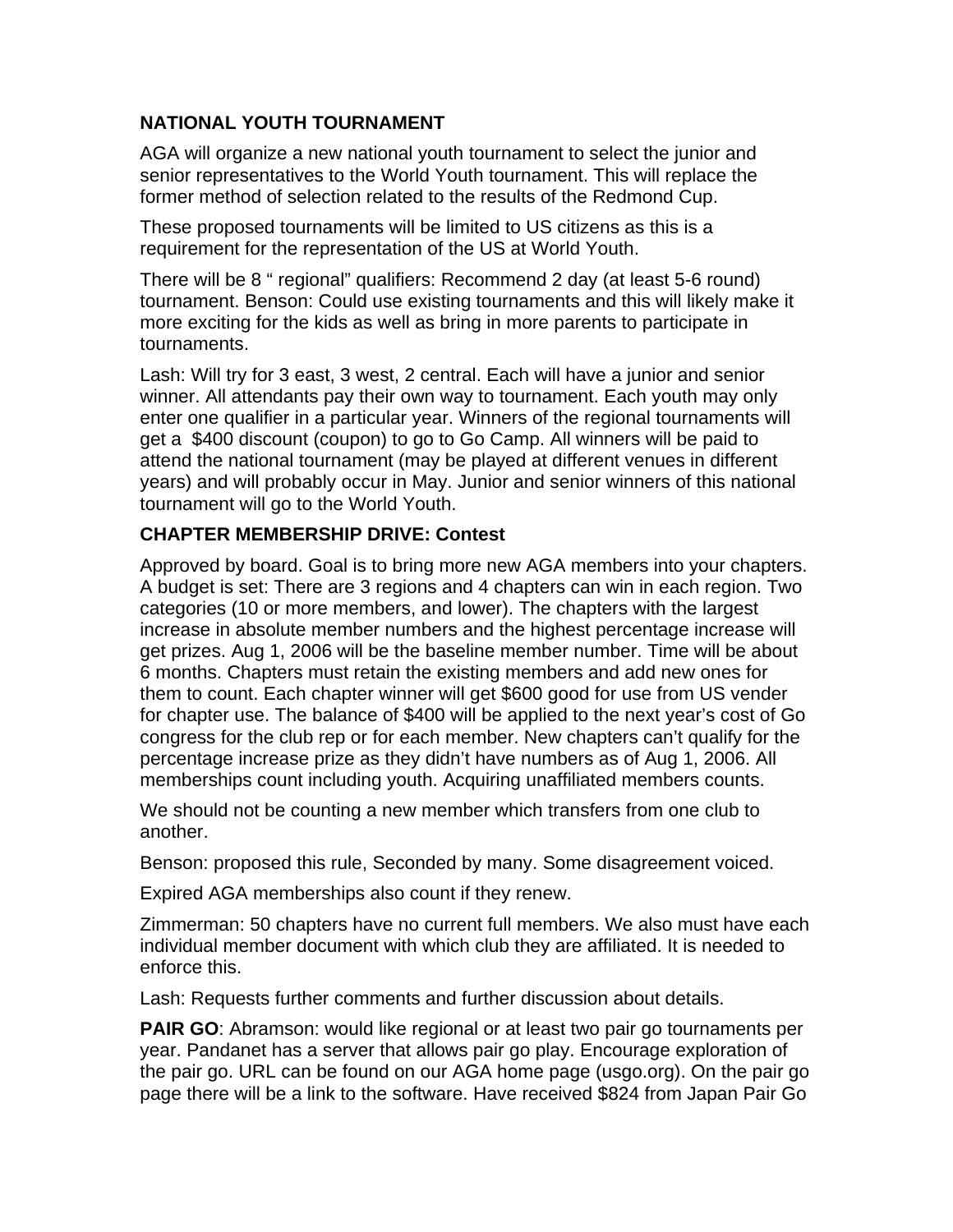Assoc for prizes, etc. This is not guaranteed every year, but we may apply for funds from them for trophies, prizes, etc.

## **SELECTION PROCEDURE FOR INTERNATIONAL TOURNAMENTS**:

(Pro/Am): Abramson will send out further questions to see how strong players and pros will react and what suggestions they may have. Heated further discussion expected.

**LIMITED MEMBERSHIPS**: Should it continue? If so, what will be the voting and other rights.

Rick Mott: Extensive discussion in the past, meetings at the Congress to continue discussion. Nearly one third of our memberships disappear every year. Limited memberships have been available for nearly 30 years. It was created when the quarterly journals used almost all the budget and this made people who were not interested in the journals, including those who did not read English, to feel that they were paying the full cost for not much return. Now publication costs are split among the Yearbook, the E-Journal and the web site.

Additional arguments expressed by many(pro and con).

- Most of the people that are able to come to the Congress don't have a problem with \$30. Those that may have a problem are less represented and it may be a significant factor for some, so their views may not be adequately represented in this discussion.
- In 2002 bylaws changed: only full members given voting rights after this. May not be fair as youth membership can vote. However, full members may feel that giving a full vote with limited membership is not fair to them. If reduced cost is considered an introductory membership with full benefits (yearbook and voting), then that will be the usual way for people to start. This will be a huge loss of revenue for the AGA. The loss of revenue will be especially large in that about one half of members that join will not renew within the first two years. Therefore, we do not have a problem with getting new members (about 500 per year or 25%), but a problem with keeping members renewing.
- There should be an incentive for chapter reps to encourage people to join at full membership and if reduced-cost members receive both printed materials as well as full chapter voting rights, there would be no incentive.
- Giving voting rights is not much anyway for an individual because voting weight is only one vote per 10 members.
- Giving 50% weight to reduced-cost voting would be one possibility, but may be difficult to track.

Compromise proposed by Mott committee:

- 1. Re-name to "Chapter Builder" membership, must affiliate with a chapter and do count 100% in chapter voting weight.
- 2. Time limit two years unless special circumstances: chapter representatives can request extension.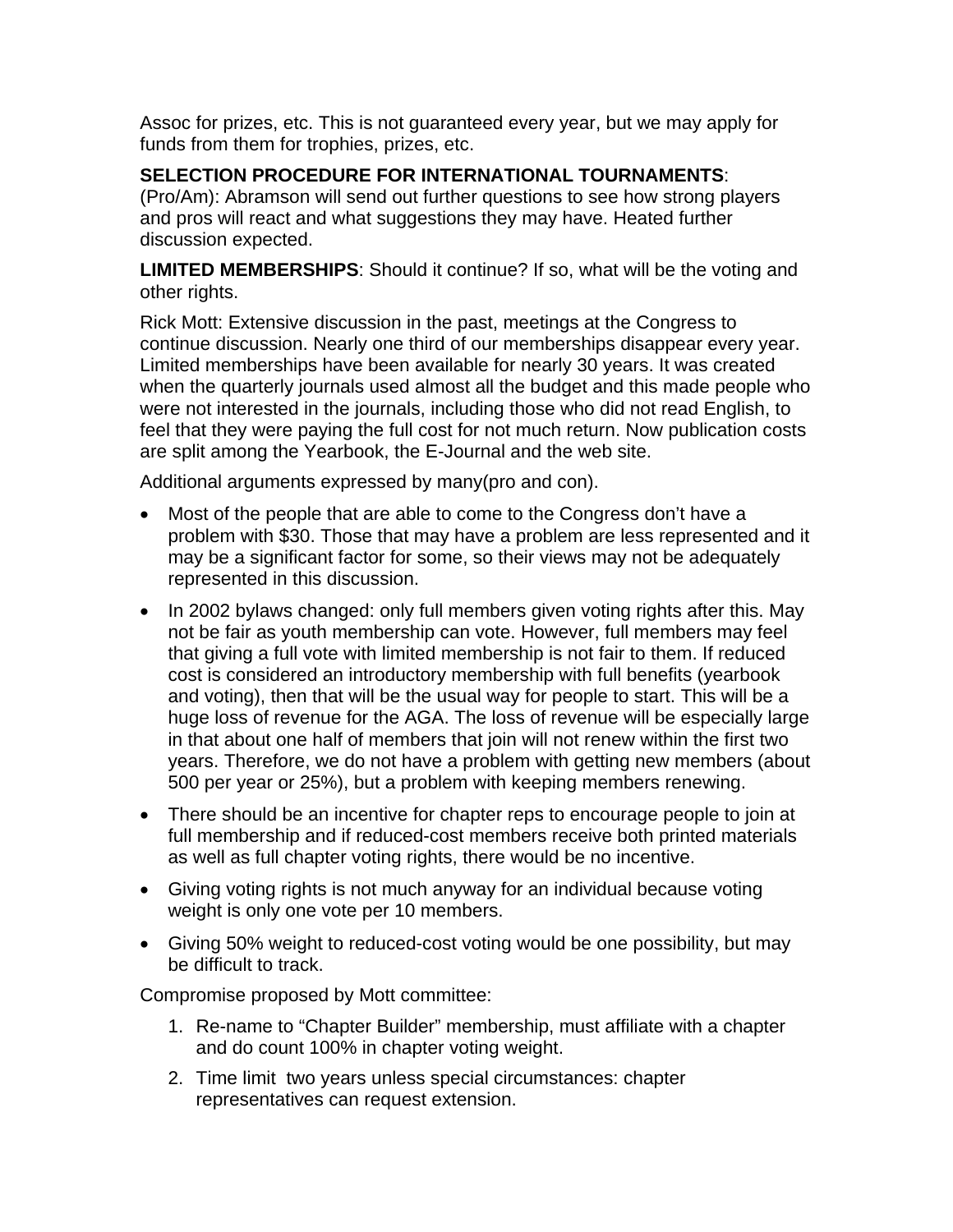- 3. Still require two full members for the chapter to vote.
- 4. Current limited members may become "Chapter Builders" for the same period as new members.
- 5. Consider giving these a one-time yearbook.
- 6. One time playing fee retained but raised to \$10.

Additional comments on this proposed compromise:

Haynes: A different way to approach: Members, everyone is a member with all priviledges, but different rates. General, youth, chapter builder.

Gousios: Since the AGA is a federation of chapters: need incentive to promote full rate payment. It would be more incentive to the chapter rep to push them to go to full rate.

Jankowski: In terms of work of tournament director would recommend one membership priviledge to decrease confusion.

Lash: Could have just Youth and Full. Hardship rates could be negotiated through their chapter rep.

Benson: Asian audience that does not care about English yearbook. Lower level membership was created for these members (as well as for those with economic problems) as they may not see how membership is useful to them at a higher level. Additional bylaw requirements include: Limited members can't be officers and can't go to international tournaments.

Abramson: Doesn't like Chapter Builder name. He thinks this is just "Introductory membership." Limit this to 1-2 years. Can still attract new people and it gives the chapter a chance to "hook them."

Hogan: Can't call it "introductory" as all would join as that and be a huge revenue loss. Also, People will often buy it when offered online. Therefore, should only allow full membership registration on line. Chapters should sell "Chapter Builder" memberships.

Lash: Currently: 2002 total members and 269 limited

Abramson: Wants to eliminate the "day fee." Have the introductory membership.

Haynes: Of the limited members (359) 35% are 2 dan or stronger, 75% are 12K or stronger. They are not new members. They have been limited members for years.

Many: felt that it was desirable to attract more of their local Asian population. Several people gave evidence that the lack of attracting this group has nothing to do with the presence of a lower cost membership. (Hogan brought up that the Seattle Go Center has many Korean community players that pay \$5 per day to play at the Go Center. Yet few of these have actually joined the AGA). Many participants feel that other ways should be attempted to attract these players to the AGA. Others reiterated that the problem is not as much attracting members, but keeping them.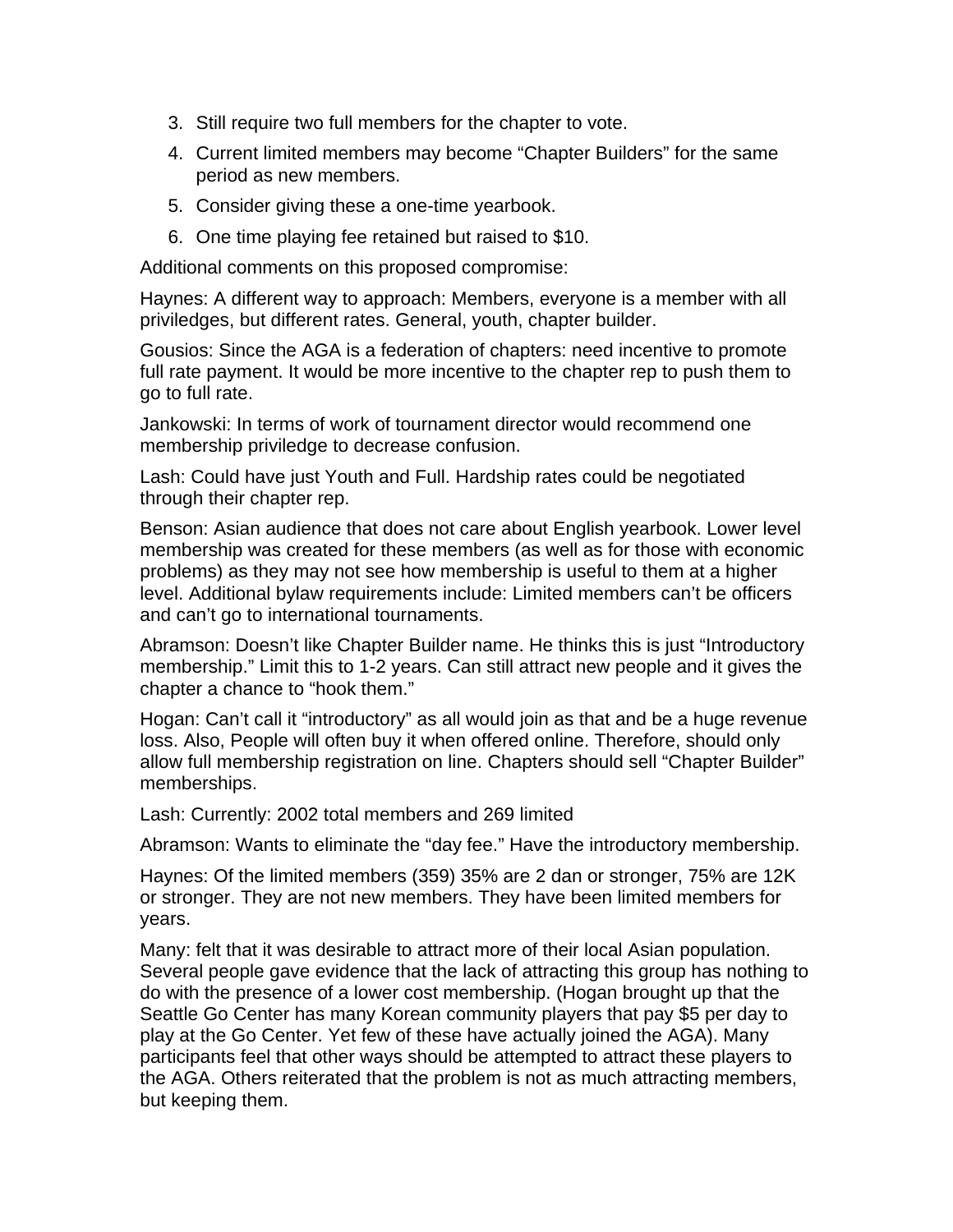It was moved and seconded to vote on the Proposed questions for the Assembly concerning Reduced-cost Membership.

1. Should the AGA retain the Limited membership category (\$15, no yearbook, no time limit)? Vote taken: 32 yes, 58 no

2. Should the AGA retain a reduced-cost adult membership category?

Vote taken: 49 yes, 41 no

3. Should the reduced-rate be time-limited to two years?

Vote taken: Overwhelming yes

4. Should it be extendable indefinitely for economic hardship, based upon approval of their chapter representative?

Vote taken: Overwhelming yes

5. In the case of a) new reduced-cost or b) extended reduced-cost for economic hardship, should the annual yearbook be included?

Vote: Overwhelming yes on both votes

6. Reduced-rate membership may only be sold at tournaments or through tournaments or chapters (exclude online reduced-rate memberships)

Vote: Overwhelming yes

7. Should Reduced-Cost members count in a chapter's voting weight?

Vote: Yes 58, carries

8. Should reduced-cost members count at 100%?

Vote: Yes 41, No 37

9.Should the one-time non-member tournament fee be retained?

After a lively discussion by Zimmerman, Arnold, and others, Abramson moved to table the discussion and this was enthusiastically passed by a large majority.

10.Should the one-time tournament fee by raised to \$10?

Vote: Yes carries

## **GO CONGRESS 2007**

Peter Nassar, Sam Zimmerman, Chuck Robbins will host the next Go Congress in Millersville University, Millersville, PA (Moved, seconded, overwhelming yes)

Sat, July 28- Sat, Aug 4, 2007

Registrar: Sam Zimmerman

US Open: Duane Burns

Pro Coord: Marilyn Campbell

Tentative costs:

Adult reg fee \$225